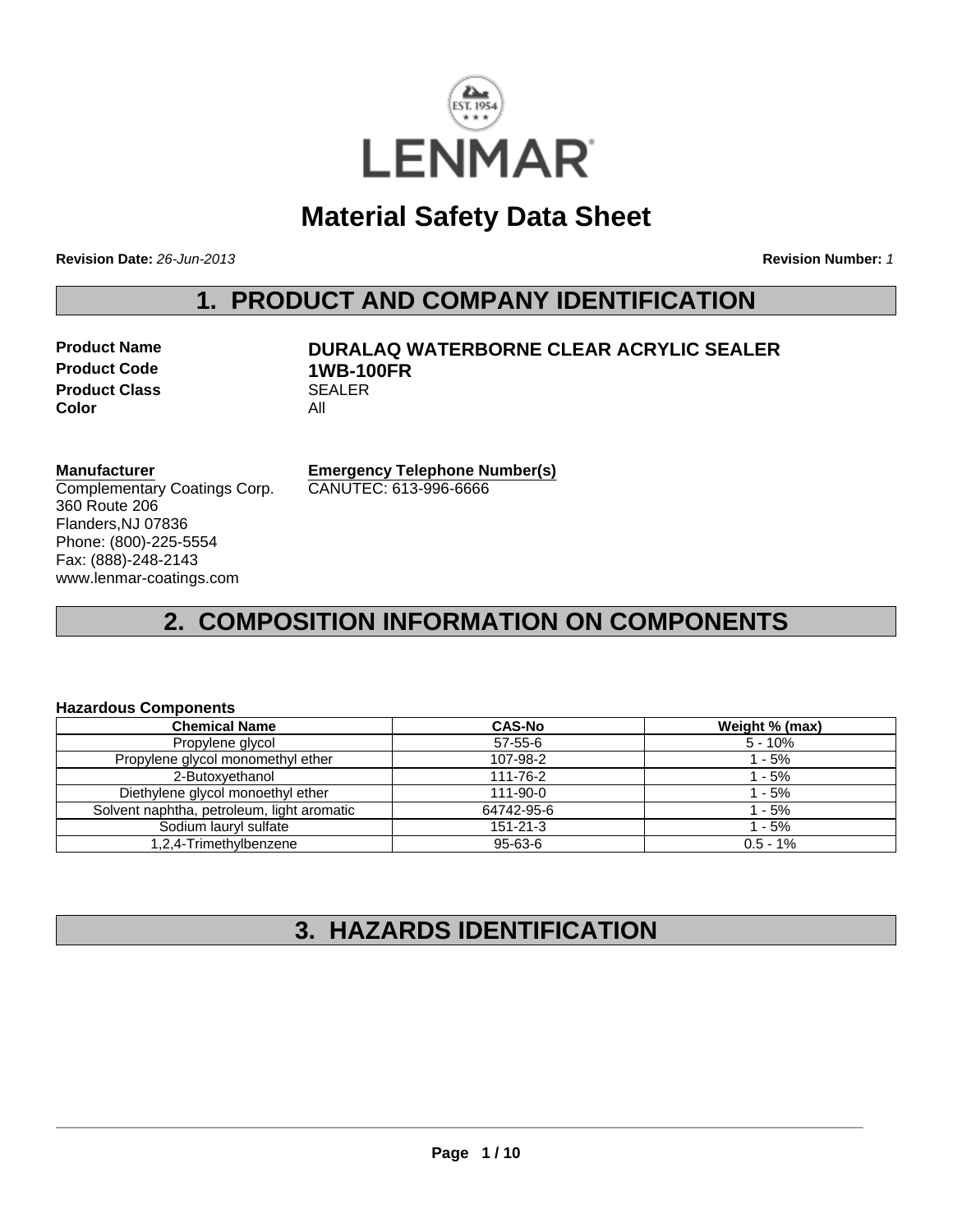| <b>3. HAZARDS IDENTIFICATION</b>    |                                                                                                                                                                                                                                  |  |  |  |
|-------------------------------------|----------------------------------------------------------------------------------------------------------------------------------------------------------------------------------------------------------------------------------|--|--|--|
| <b>Emergency Overview</b>           |                                                                                                                                                                                                                                  |  |  |  |
|                                     | <b>CAUTION</b>                                                                                                                                                                                                                   |  |  |  |
|                                     | Vapor harmful. Vapors may be irritating to eyes, nose, throat, and lungs. May cause skin irritation and/or dermatitis.<br>Harmful if swallowed.                                                                                  |  |  |  |
| <b>Appearance liquid</b>            | Odor little or no odor                                                                                                                                                                                                           |  |  |  |
| <b>Potential Health Effects</b>     |                                                                                                                                                                                                                                  |  |  |  |
| <b>Principal Routes of Exposure</b> | Eye contact, skin contact and inhalation.                                                                                                                                                                                        |  |  |  |
| <b>Acute Effects</b>                |                                                                                                                                                                                                                                  |  |  |  |
| <b>Eyes</b>                         | Avoid contact with eyes. Causes eye irritation.                                                                                                                                                                                  |  |  |  |
| <b>Skin</b>                         | Avoid contact with skin. Irritating to skin. May cause skin irritation and/or dermatitis.<br>May be absorbed through the skin in harmful amounts.                                                                                |  |  |  |
| <b>Inhalation</b>                   | Avoid breathing vapors or mists. Irritating to respiratory system. May cause<br>headaches, dizziness, drowsiness, unconsciousness, and other central nervous<br>system effects.                                                  |  |  |  |
| Ingestion                           | Harmful if swallowed. Ingestion may cause gastrointestinal irritation, nausea,<br>vomiting and diarrhea.                                                                                                                         |  |  |  |
| <b>Chronic Effects</b>              | Avoid repeated exposure. Repeated contact may cause allergic reactions in very<br>susceptible persons. Prolonged exposure may cause chronic effects. May cause<br>blood damage. May cause kidney damage. May cause liver damage. |  |  |  |

 $\Box$ 

*See Section 11 for additional Toxicological information.*

| None known<br><b>Aggravated Medical Conditions</b>                                                         |               |                        |                      |          |  |  |  |
|------------------------------------------------------------------------------------------------------------|---------------|------------------------|----------------------|----------|--|--|--|
| <b>HMIS</b>                                                                                                | Health: $2^*$ | <b>Flammability: 0</b> | <b>Reactivity: 0</b> | $PPE: -$ |  |  |  |
| <b>HMIS Legend</b><br>0 - Minimal Hazard<br>1 - Slight Hazard<br>2 - Moderate Hazard<br>3 - Serious Hazard |               |                        |                      |          |  |  |  |

4 - Severe Hazard

\* - Chronic Hazard

X - Consult your supervisor or S.O.P. for "Special" handling instructions.

*Note: The PPE rating has intentionally been left blank. Choose appropriate PPE that will protect employees from the hazards the material will present under the actual normal conditions of use.*

*Caution: HMIS® ratings are based on a 0-4 rating scale, with 0 representing minimal hazards or risks, and 4 representing significant hazards or risks. Although HMIS® ratings are not required on MSDSs under 29 CFR 1910.1200, the preparer, has chosen to provide them. HMIS® ratings are to be used only in conjunction with a fully implemented HMIS® program by workers who have received appropriate HMIS® training. HMIS® is a registered trade and service mark of the NPCA. HMIS® materials may be purchased exclusively from J. J. Keller (800) 327-6868.*

# **4. FIRST AID MEASURES**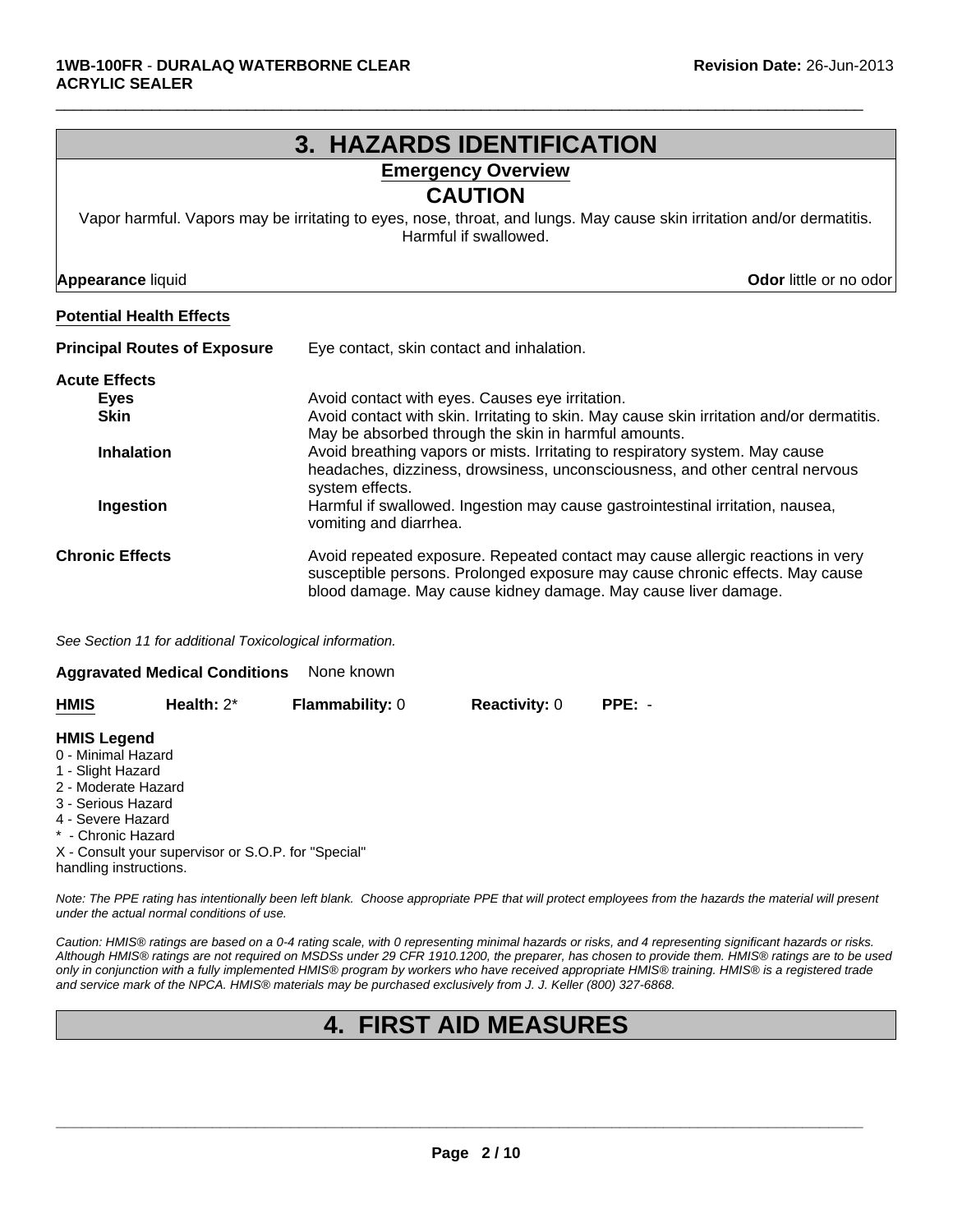|                           | <b>4. FIRST AID MEASURES</b>                                                                                                                                                               |
|---------------------------|--------------------------------------------------------------------------------------------------------------------------------------------------------------------------------------------|
| <b>General Advice</b>     | If symptoms persist, call a physician. Show this safety data sheet to the doctor in<br>attendance                                                                                          |
| <b>Eye Contact</b>        | Rinse immediately with plenty of water, also under the eyelids, for at least 15<br>minutes. Keep eye wide open while rinsing. Immediate medical attention is required.                     |
| <b>Skin Contact</b>       | Wash off immediately with plenty of water for at least 15 minutes. Remove and wash<br>contaminated clothing before re-use. Immediate medical attention is required.                        |
| <b>Inhalation</b>         | Move to fresh air. If symptoms persist, call a physician.<br>If not breathing, give artificial respiration. Call a physician immediately.                                                  |
| Ingestion                 | Clean mouth with water and afterwards drink plenty of water. Never give anything by<br>mouth to an unconscious person. Do not induce vomiting. Immediate medical<br>attention is required. |
| <b>Notes To Physician</b> | Treat symptomatically                                                                                                                                                                      |

 $\Box$ 

# **5. FIRE-FIGHTING MEASURES**

| <b>Suitable Extinguishing Media</b>                          |                                                                                                   |                                                   | Use extinguishing measures that are appropriate to local<br>circumstances and the surrounding environment.                                   |                                                             |  |  |
|--------------------------------------------------------------|---------------------------------------------------------------------------------------------------|---------------------------------------------------|----------------------------------------------------------------------------------------------------------------------------------------------|-------------------------------------------------------------|--|--|
| <b>Protective Equipment And Precautions For Firefighters</b> |                                                                                                   |                                                   | As in any fire, wear self-contained breathing apparatus<br>pressure-demand, MSHA/NIOSH (approved or equivalent)<br>and full protective gear. |                                                             |  |  |
|                                                              |                                                                                                   | <b>Specific Hazards Arising From The Chemical</b> | heat.                                                                                                                                        | Closed containers may rupture if exposed to fire or extreme |  |  |
|                                                              | <b>Sensitivity To Mechanical Impact</b>                                                           |                                                   | No.                                                                                                                                          |                                                             |  |  |
|                                                              | <b>Sensitivity To Static Discharge</b>                                                            |                                                   | No.                                                                                                                                          |                                                             |  |  |
| <b>Flash Point Data</b>                                      | Flash Point (°F)<br>Flash Point (°C)<br><b>Flash Point Method</b>                                 |                                                   | Not applicable<br>Not applicable<br>Not applicable                                                                                           |                                                             |  |  |
|                                                              | <b>Flammability Limits In Air</b><br><b>Upper Explosion Limit</b><br><b>Lower Explosion Limit</b> |                                                   | Not applicable<br>Not applicable                                                                                                             |                                                             |  |  |
| <b>NFPA</b>                                                  | Health: 2                                                                                         | <b>Flammability: 0</b>                            | <b>Instability: 0</b>                                                                                                                        | Special: -                                                  |  |  |
| <b>NFPA Legend</b>                                           |                                                                                                   |                                                   |                                                                                                                                              |                                                             |  |  |

## 0 - Not Hazardous

- 1 Slightly
- 2 Moderate
- 3 High
- 4 Severe

*The ratings assigned are only suggested ratings, the contractor/employer has ultimate responsibilities for NFPA ratings where this system is used.*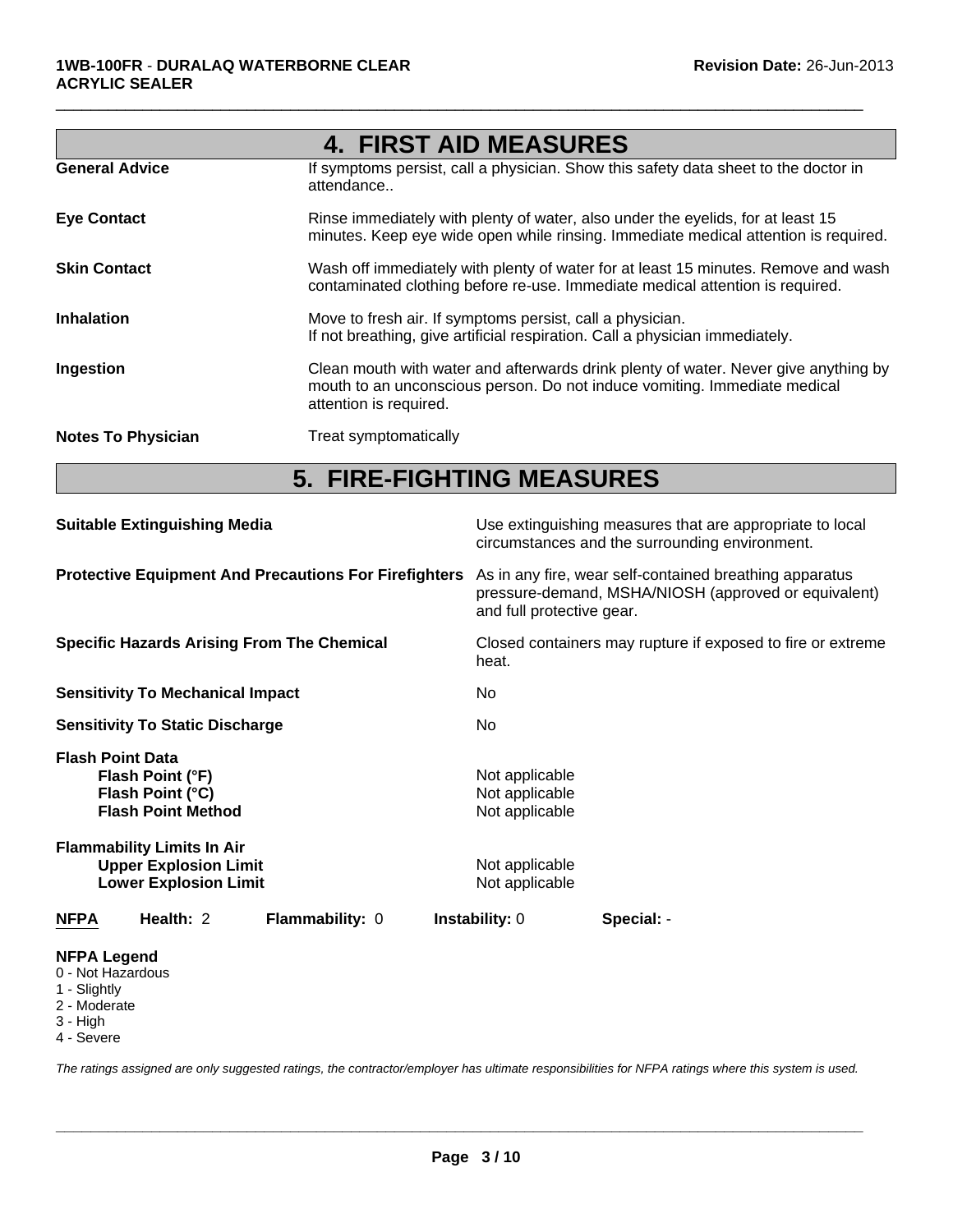*Additional information regarding the NFPA rating system is available from the National Fire Protection Agency (NFPA) at www.nfpa.org.*

## **6. ACCIDENTAL RELEASE MEASURES**

 $\Box$ 

| <b>Personal Precautions</b>      | Use personal protective equipment. Avoid contact with skin, eyes and clothing.<br>Ensure adequate ventilation |
|----------------------------------|---------------------------------------------------------------------------------------------------------------|
| <b>Environmental Precautions</b> | Prevent further leakage or spillage if safe to do so.                                                         |
| <b>Methods For Clean-Up</b>      | Soak up with inert absorbent material. Sweep up and shovel into suitable containers<br>for disposal.          |
| <b>Other Information</b>         | None known                                                                                                    |

## **7. HANDLING AND STORAGE**

**Handling** Wear personal protective equipment. Avoid contact with skin, eyes and clothing. Avoid breathing vapors, spray mists or sanding dust. Keep in a well-ventilated place. Ensure adequate ventilation. Use only in area provided with appropriate exhaust ventilation. In case of insufficient ventilation, wear suitable respiratory equipment. Remove and wash contaminated clothing before re-use.

**Storage** Keep container tightly closed. Keep out of the reach of children.

## **8. EXPOSURE CONTROLS / PERSONAL PROTECTION**

### **Exposure Limits**

### **Hazardous Components**

| <b>Chemical Name</b>                 | <b>ACGIH</b>                    | <b>Alberta</b>                                                                                            | <b>British Columbia</b>       | <b>Ontario</b>                                                                                                                     | Quebec                                                                                              |
|--------------------------------------|---------------------------------|-----------------------------------------------------------------------------------------------------------|-------------------------------|------------------------------------------------------------------------------------------------------------------------------------|-----------------------------------------------------------------------------------------------------|
| Propylene glycol                     | N/E                             | N/E                                                                                                       | N/E                           | 10 mg/m $3$ - TWAEV<br>for assessing the<br>visibility in a work<br>environment<br>155 mg/m <sup>3</sup> - TWAEV<br>50 ppm - TWAEV | N/E                                                                                                 |
| Propylene glycol<br>monomethyl ether | 100 ppm - TWA<br>150 ppm - STEL | 100 ppm - TWA<br>369 mg/m <sup>3</sup> - TWA<br>150 ppm - STEL<br>553 mg/m <sup>3</sup> - STEL            | 50 ppm - TWA<br>75 ppm - STEL | 100 ppm - TWAEV<br>365 mg/m <sup>3</sup> - TWAEV<br>150 ppm - STEV<br>550 mg/m <sup>3</sup> - STEV                                 | 100 ppm - TWAEV<br>369 mg/m <sup>3</sup> -<br><b>TWAEV</b><br>150 ppm - STEV<br>553 mg/m $3$ - STEV |
| 2-Butoxyethanol                      | 20 ppm - TWA                    | 20 ppm - TWA<br>97 mg/m <sup>3</sup> - TWA<br>Substance may be<br>readily absorbed<br>through intact skin | 20 ppm - TWA                  | 20 ppm - TWAEV<br>Absorption through<br>skin, eyes, or<br>mucous membranes                                                         | 20 ppm - TWAEV<br>97 mg/m <sup>3</sup> -<br><b>TWAEV</b>                                            |
| Diethylene glycol<br>monoethyl ether | N/E                             | N/E                                                                                                       | N/E                           | 165 mg/m <sup>3</sup> - TWAEV<br>30 ppm - TWAEV<br>Absorption through<br>skin, eyes, or<br>mucous membranes                        | N/E                                                                                                 |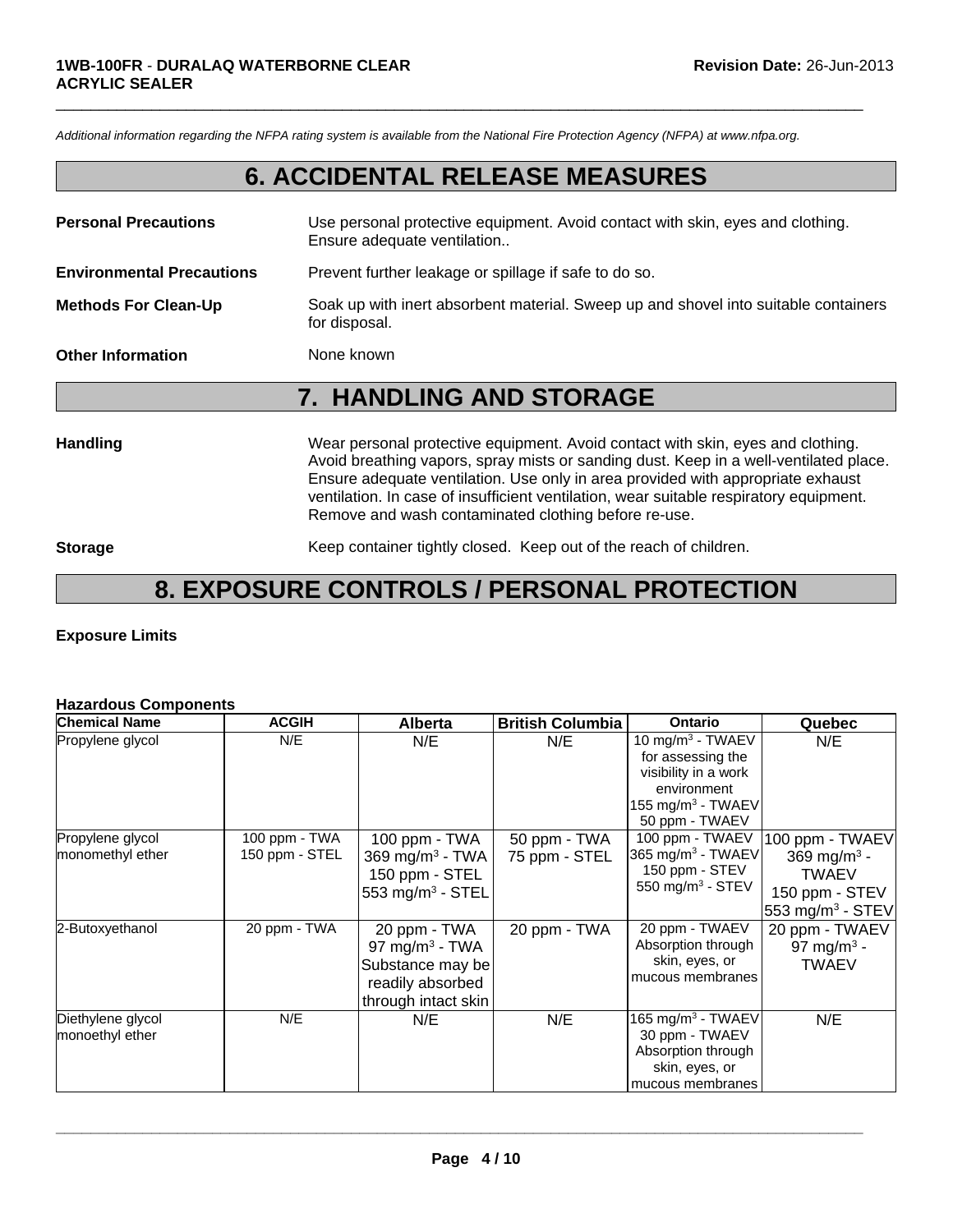| Solvent naphtha,          | N/E | N/E | N/E | N/E | N/E |
|---------------------------|-----|-----|-----|-----|-----|
| petroleum, light aromatic |     |     |     |     |     |
| Sodium lauryl sulfate     | N/E | N/E | N/E | N/E | N/E |
| 1,2,4-Trimethylbenzene    | N/E | N/E | N/E | N/E | N/E |

 $\Box$ 

### **Legend**

ACGIH - American Conference of Governmental Industrial Hygienists Alberta - Alberta Occupational Exposure Limits British Columbia - British Columbia Occupational Exposure Limits Ontario - Ontario Occupational Exposure Limits Quebec - Quebec Occupational Exposure Limits N/E - Not established

**Engineering Measures** Ensure adequate ventilation, especially in confined areas.

| <b>Personal Protective Equipment</b> |                                                                                   |
|--------------------------------------|-----------------------------------------------------------------------------------|
| <b>Eye/Face Protection</b>           | Safety glasses with side-shields. If splashes are likely to occur, wear. Goggles. |
|                                      | Face-shield.                                                                      |
| <b>Skin Protection</b>               | Protective gloves and impervious clothing. Apron.                                 |
| <b>Respiratory Protection</b>        | In case of insufficient ventilation wear suitable respiratory equipment.          |
| <b>Hygiene Measures</b>              | Avoid contact with skin, eyes and clothing. Remove and wash contaminated clothing |

before re-use. Wash thoroughly after handling.

## **9. PHYSICAL AND CHEMICAL PROPERTIES**

| Appearance                        | liquid            |
|-----------------------------------|-------------------|
| Odor                              | little or no odor |
| Density (Ibs/gal)                 | $8.3 - 8.7$       |
| <b>Specific Gravity</b>           | $1.01 - 1.03$     |
| рH                                | Not available     |
| <b>Viscosity (centistokes)</b>    | Not available     |
| <b>Evaporation Rate</b>           | Not available     |
| <b>Vapor Pressure</b>             | Not available     |
| <b>Vapor Density</b>              | Not available     |
| Wt. % Solids                      | $20 - 30$         |
| <b>Vol. % Solids</b>              | $20 - 30$         |
| Wt. % Volatiles                   | 70 - 80           |
| Vol. % Volatiles                  | 70 - 80           |
| <b>VOC Regulatory Limit (g/L)</b> | $<$ 550           |
| <b>Boiling Point (°F)</b>         | 212               |
| <b>Boiling Point (°C)</b>         | 100               |
| <b>Freezing Point (°F)</b>        | 32                |
| <b>Freezing Point (°C)</b>        | 0                 |
| Flash Point (°F)                  | Not applicable    |
| Flash Point (°C)                  | Not applicable    |
| <b>Flash Point Method</b>         | Not applicable    |
| <b>Upper Explosion Limit</b>      | Not available     |
| <b>Lower Explosion Limit</b>      | Not available     |
|                                   |                   |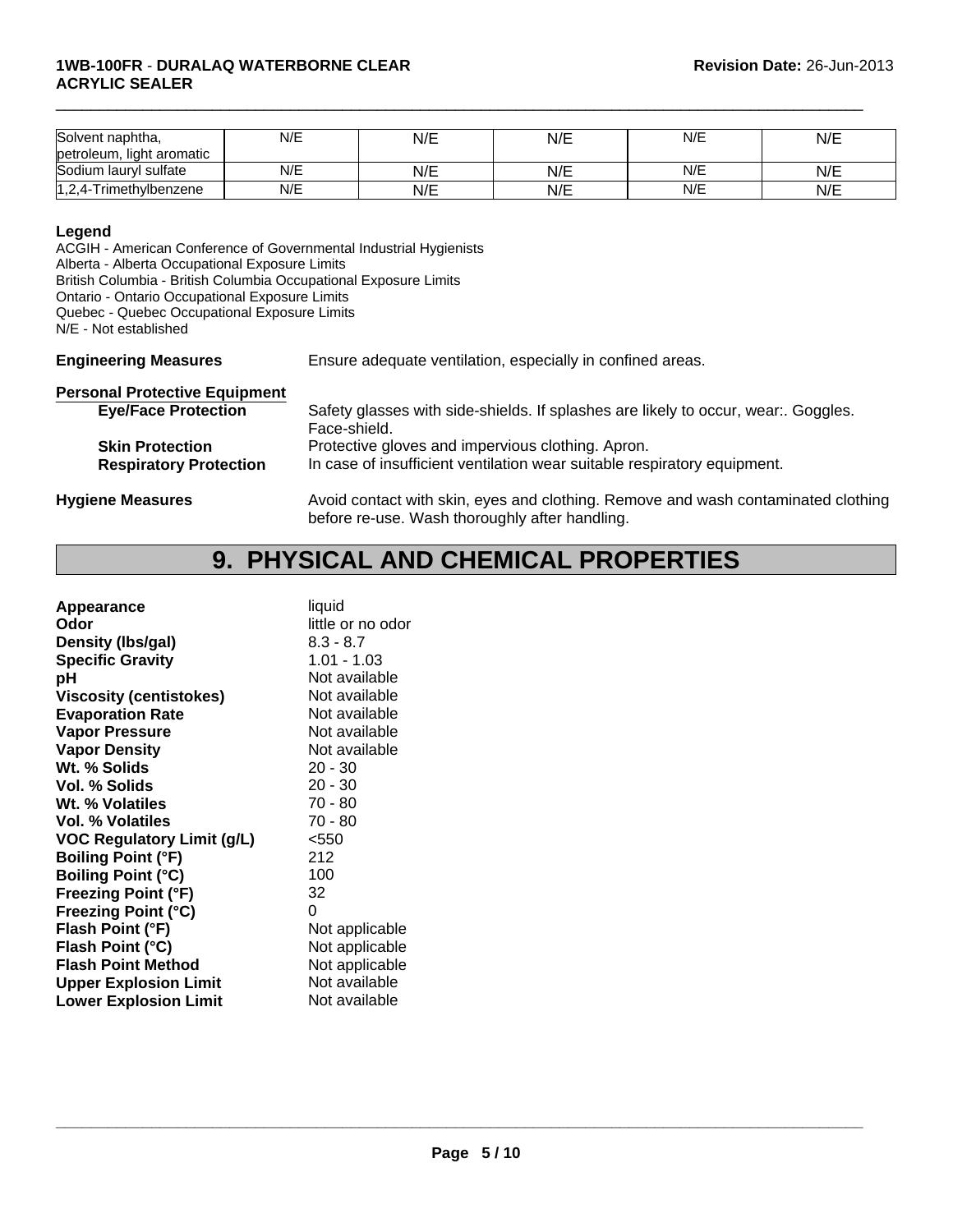# **10. STABILITY AND REACTIVITY**

 $\Box$ 

**Hazardous Decomposition Products** None under normal use.

**Chemical Stability** Stable under normal conditions.

**Conditions To Avoid Prevent from freezing** 

**Incompatible Materials No materials** No materials to be especially mentioned

**Possibility Of Hazardous Reactions Hazardous polymerisation will not occur.** 

## **11. TOXICOLOGICAL INFORMATION**

**Acute Toxicity Product** No information available

## **Component**

LD50 Dermal: 20800 mg/kg (Rabbit) Propylene glycol LD50 Oral: 20000 mg/kg (Rat)

LC50 Inhalation (Vapor): 10,000 ppm (Rat) Propylene glycol monomethyl ether LD50 Oral: 6,600 mg/kg (Rat) LD50 Dermal: 13,000 mg/kg (Rabbit)

2-Butoxyethanol LD50 Oral: 470 mg/kg (Rat) LD50 Dermal: 220 mg/kg (Rabbit) LC50 Inhalation (Vapor): 2.2 mg/L (Rat, 4 hr.) Sensitization: No sensitizing effects known.

LD50 Oral: 7,500 mg/kg (Rat) LD50 Dermal: 4200 mg/kg (Rabbit) LC50 Inhalation (Vapor):  $> 5240$  mg/m<sup>3</sup> (Rat) Diethylene glycol monoethyl ether

Solvent naphtha, petroleum, light aromatic LD50 Oral: 8400 mg/kg (Rat)

Sodium lauryl sulfate LD50 Oral: 1288 mg/kg (Rat)

1,2,4-Trimethylbenzene LD50 Oral: 5000 mg/kg (Rat) LC50 Inhalation (Vapor): 18000 mg/m<sup>3</sup> (Rat, 4 hr.)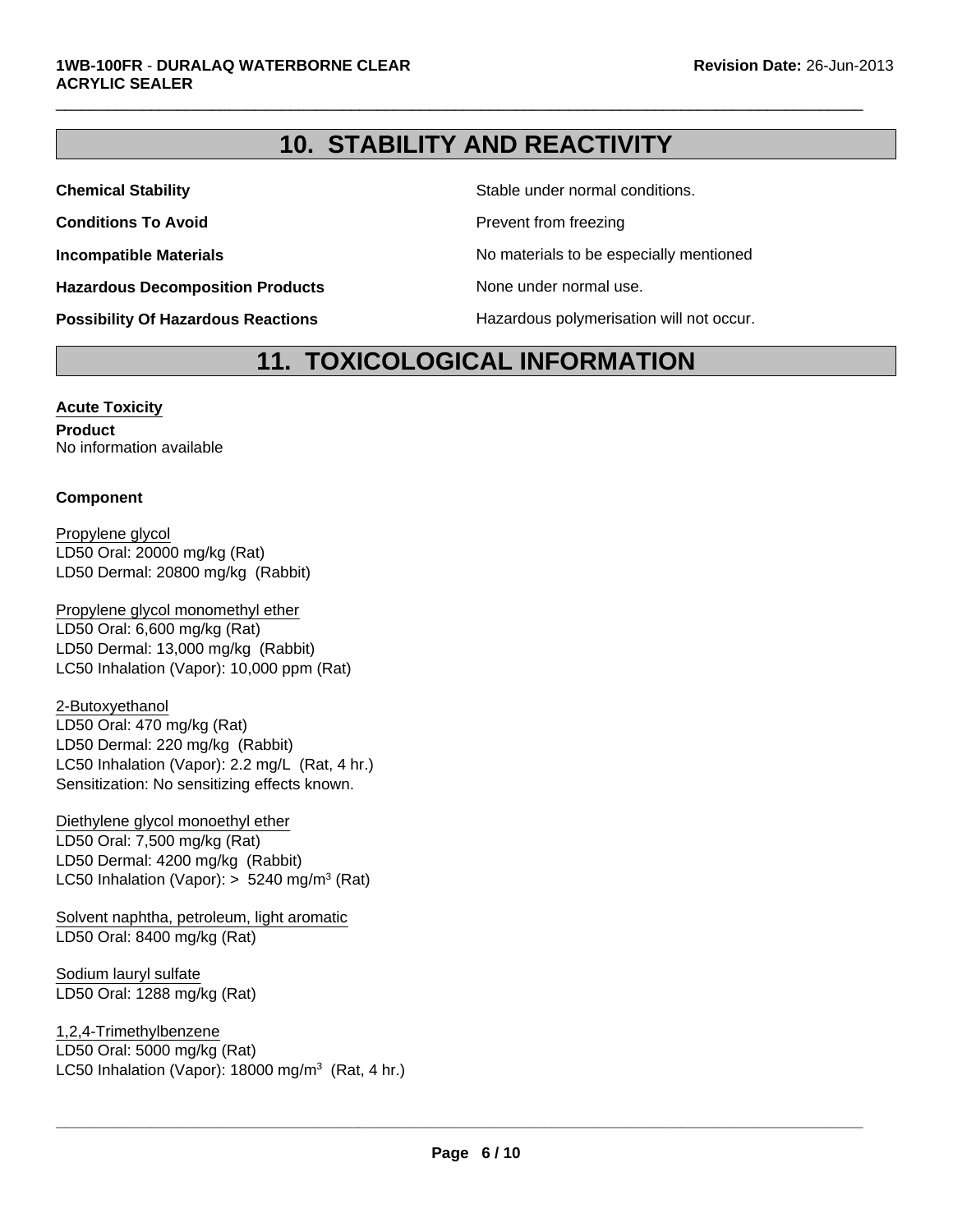## **Chronic Toxicity**

## **Carcinogenicity**

The information below indicates whether each agency has listed any ingredient as a carcinogen:

| <b>Chemical Name</b> | <b>ACGIH</b>    | <b>IARC</b> | <b>NTP</b> | <b>OSHA</b><br>Carcinogen |
|----------------------|-----------------|-------------|------------|---------------------------|
|                      | A3 - Confirmed  |             |            |                           |
| 2-Butoxyethanol      | Animal          |             |            |                           |
|                      | Carcinogen with |             |            |                           |
|                      | <b>Unknown</b>  |             |            |                           |
|                      | Relevance to    |             |            |                           |
|                      | Humans          |             |            |                           |

 $\Box$ 

#### **Legend**

ACGIH - American Conference of Governmental Industrial Hygienists IARC - International Agency for Research on Cancer NTP - National Toxicity Program OSHA - Occupational Safety & Health Administration

# **12. ECOLOGICAL INFORMATION**

## **Ecotoxicity Effects**

## **Product**

**Acute Toxicity to Fish**

No information available

### **Acute Toxicity to Aquatic Invertebrates**

No information available

### **Acute Toxicity to Aquatic Plants**

No information available

## **Component**

**Acute Toxicity to Fish** No information available

## Propylene glycol LC50: 710 mg/L (Fathead Minnow - 96 hr.)

2-Butoxyethanol

LC50: 1490 mg/L (Bluegill sunfish - 96 hr.)

#### **Acute Toxicity to Aquatic Invertebrates** No information available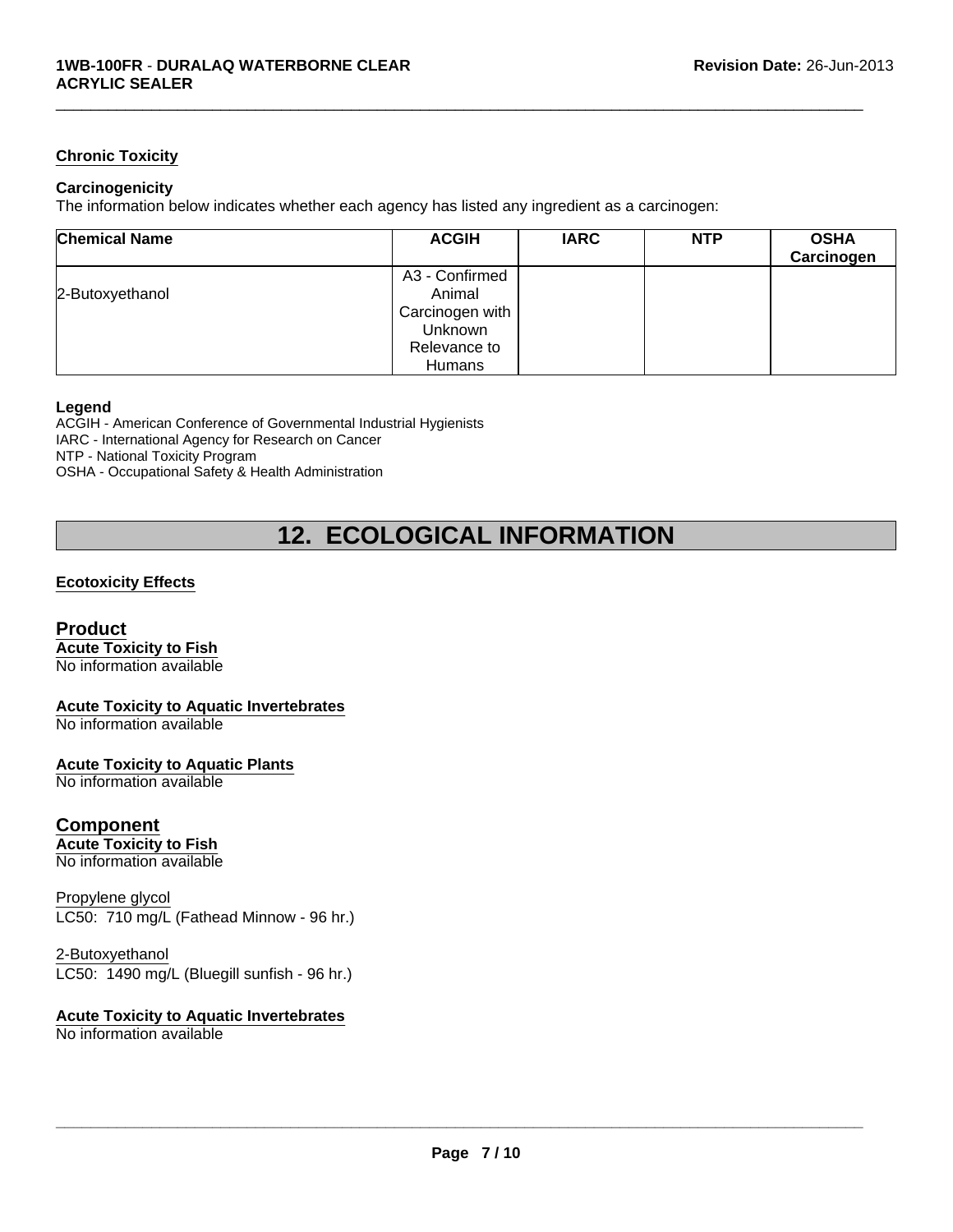# **12. ECOLOGICAL INFORMATION**

 $\Box$ 

#### Propylene glycol

EC50: > 10000 mg/L (Daphnia magna - 24 hr.)

## **Acute Toxicity to Aquatic Plants**

No information available

## **13. DISPOSAL CONSIDERATIONS**

Waste Disposal Method **Dispose of in accordance with federal, state, provincial, and local regulations. Local** requirements may vary, consult your sanitation department or state-designated environmental protection agency for more disposal options.

## **14. TRANSPORT INFORMATION**

**TDG** Not regulated

**ICAO / IATA** Not regulated

**IMDG / IMO** Not regulated

# **15. REGULATORY INFORMATION**

## **International Inventories**

| <b>United States TSCA</b> | Yes - All components are listed or exempt. |
|---------------------------|--------------------------------------------|
| <b>Canada DSL</b>         | Yes - All components are listed or exempt. |

## **National Pollutant Release Inventory (NPRI)**

### **NPRI Parts 1- 4**

This product contains the following Parts 1-4 NPRI chemicals:

| <b>Chemical Name</b>              | <b>CAS-No</b> | Weight % (max) |
|-----------------------------------|---------------|----------------|
| Propylene glycol                  | $57 - 55 - 6$ | $5 - 10\%$     |
| Propylene glycol monomethyl ether | 107-98-2      | $1 - 5%$       |
| 2-Butoxyethanol                   | 111-76-2      | $1 - 5%$       |
| Diethylene glycol monoethyl ether | 111-90-0      | $1 - 5%$       |
| 1,2,4-Trimethylbenzene            | $95 - 63 - 6$ | $0.5 - 1\%$    |

*This product may contain trace amounts of (other) NPRI Parts I-4 reportable chemicals. Contact the preparer for further information.*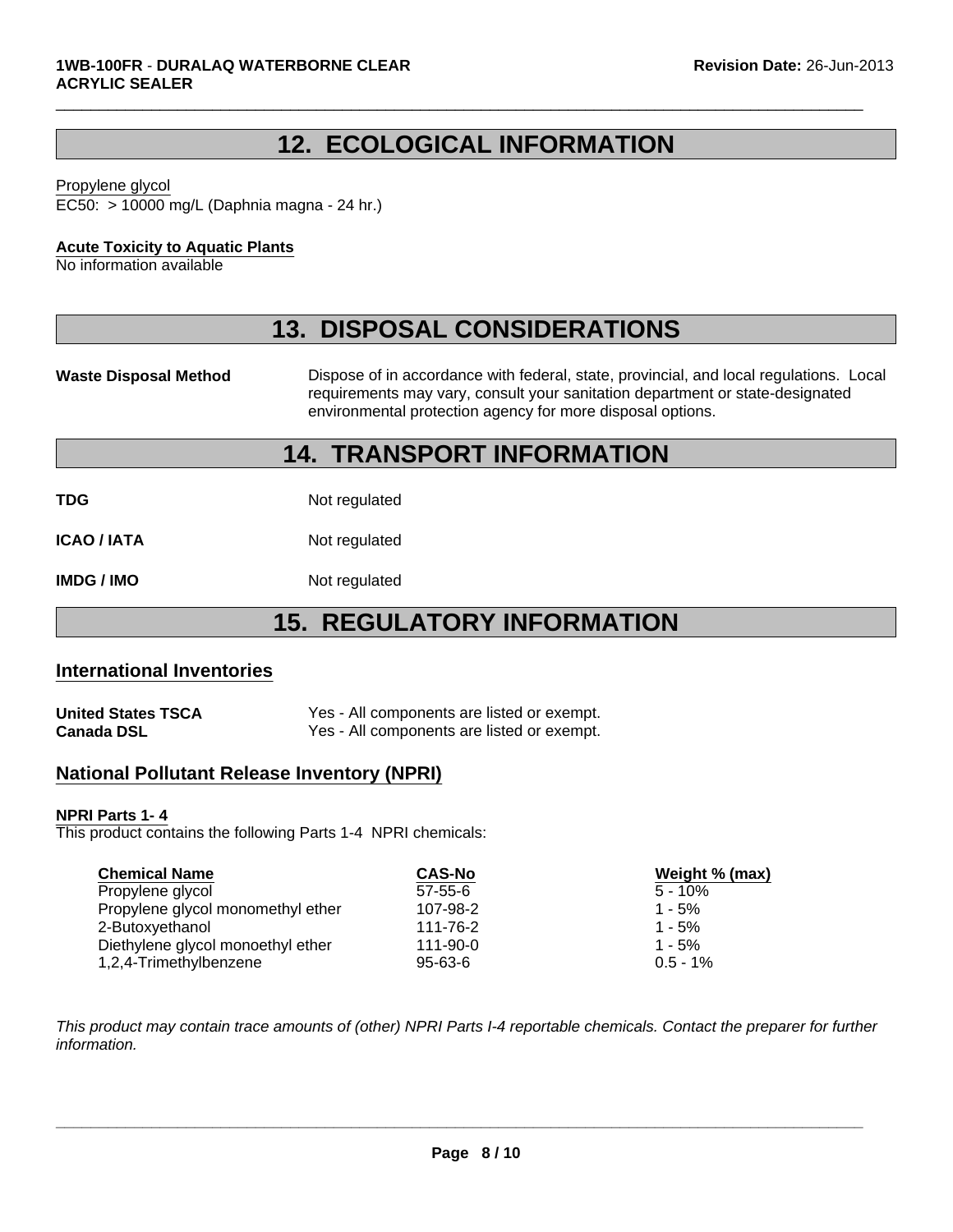## **15. REGULATORY INFORMATION**

 $\Box$ 

## **NPRI Part 5**

This product contains the following NPRI Part 5 Chemicals:

Solvent naphtha, petroleum, light aromatic 64742-95-6 1 - 5% 1,2,4-Trimethylbenzene 95-63-6 0.5 - 1% **Chemical Name CAS-No Weight % (max)** 2-Butoxyethanol 111-76-2 1 - 5%

*This product may contain trace amounts of (other) NPRI Part 5 reportable chemicals. Contact the preparer for further information.*

### **WHMIS Regulatory Status**

This product has been classified in accordance with the hazard criteria of the Controlled Products Regulations (CPR) and the MSDS contains all the information required by the CPR.

#### **WHMIS Hazard Class**

D<sub>2</sub>A Very toxic materials



# **16. OTHER INFORMATION**

**WARNING!** If you scrape, sand, or remove old paint, you may release lead dust. LEAD IS TOXIC. EXPOSURE TO LEAD DUST CAN CAUSE SERIOUS ILLNESS, SUCH AS BRAIN DAMAGE, ESPECIALLY IN CHILDREN. PREGNANT WOMEN SHOULD ALSO AVOID EXPOSURE. Wear a NIOSH approved respirator to control lead exposure. Clean up carefully with a HEPA vacuum and a wet mop. Before you start, find out how to protect yourself and your family by logging onto Health Canada @ http://www.hc-sc.gc.ca/hl-vs/iyh-vsv/prod/paint-peinture-eng.php.

**Prepared By** Product Stewardship Department Complementary Coatings Corp. dba Insl-X 101 Paragon Drive Montvale, NJ 07645 Phone: 1-800-225-5554

**Revision Date:** 26-Jun-2013

**Revision Summary** No information available